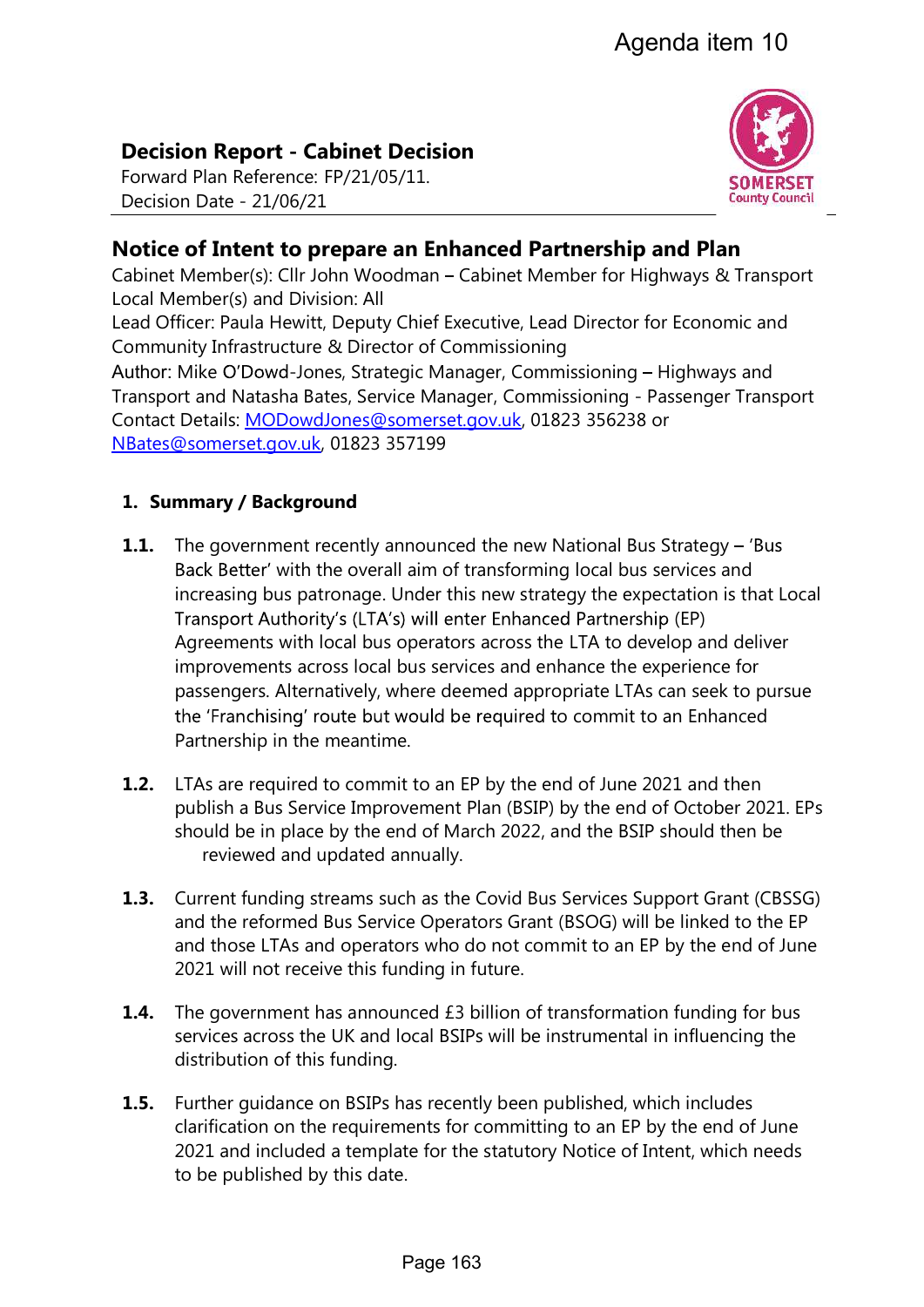#### 2. Recommendations

- 2.1. That Cabinet:
	- Agrees that SCC commit to preparing an Enhanced Partnership Plan and Scheme;
	- Delegates authority to the Strategic Commissioning Manager Highways and Transport, in consultation with the County Solicitor, to draft and publish a Statutory Notice of Intent confirming this commitment.

#### 3. Reasons for recommendations

- **3.1** The recommendation is in response to the requirements of the National Bus Strategy: Bus Back Better, which requires all LTAs to publish a statutory Notice of Intent to prepare an EP plan or scheme. Allocation of the £3 billion of government transformation funding is directly linked to the EP and those Local Authorities not committed to pursuing an EP will not receive additional funding.
- **3.2** The continuation of the Covid Bus Services Support Grant (CBSSG) and the reformed Bus Service Operators Grant (BSOG) will also be linked to the EP.
- **3.3** The development of an enhanced partnership with bus operators linked to a BSIP which leverages new Government investment in public transport, presents an exciting opportunity to encourage more people to use public transport in line with our Climate Emergency Strategy.

#### 4. Other options considered

- **4.1.** The option not to pursue an EP was considered too high risk as this would result in future funding streams (CBSSG and BSOG) ceasing and would prevent SCC from being able to access any potential share of the £3bn transformation funding for bus services.
- **4.2.** The opportunity also exists for the Council to pursue a franchising model which enables the Authority to specify all aspects of bus services running in the area, including routes, timetables, fares, ticketing and vehicle specifications. In a franchised operation, on-street competition between operators for passengers is not permitted and no operator is allowed to run their own commercial service within the franchised area. Under this model the Authority would take on the full cost of scheme preparation and most of the revenue risk for operations. It is anticipated that in Somerset most of the desired improvements to services can be achieved through the EP without the need to seek franchising powers. At this stage therefore it is not recommended that franchising powers are pursued, and this option will be kept under review as the BSIP is developed and reviewed annually.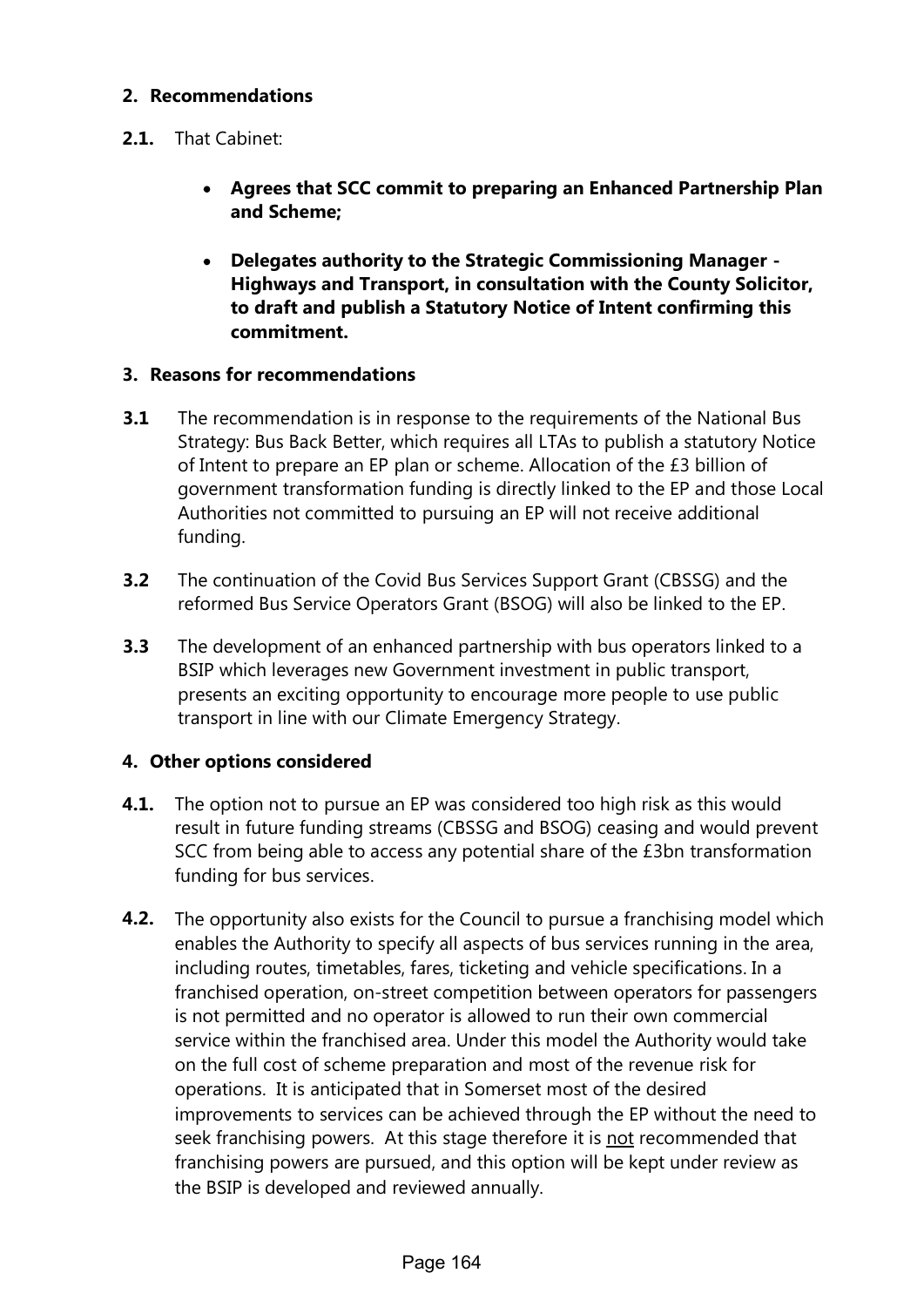#### 5. Links to County Vision, Business Plan and Medium-Term Financial Strategy

- **5.1.** The commitment to establish an EP and produce a BSIP, link to the County Council vision as follows:
	- A thriving and productive County that is ambitious, confident and focussed on improving people's lives. BSIPs are required to be ambitious and show commitment to delivering change to improve opportunities and access.
	- A County of resilient, well-connected and compassionate communities working to reduce inequalities. The aim of the EP and BSIP is to improve bus services making them more frequent, accessible and easier to understand for all.
	- A County where all partners actively work together for the benefit of our residents, communities and businesses and the environment in which we all live. The EP and BSIP require LTAs and operators to work in partnership together to deliver an improved bus network across the County, whilst also engaging with community groups, local businesses and the wider public.
	- A County that provides you with right information, advice and guidance to help you help yourself and targets support to those who need it most. The BSIP and EP are focussed on improving access to information on public transport, promotion and integrated solutions.

#### 6. Consultations and co-production

- 6.1. Engagement with local public bus operators has being undertaken and informal commitments in principal are being sought. A formal letter will be sent to operators prior to the publication of our Notice of Intent, which will outline our proposed process to develop the EP.
- **6.2.** We will put in place a collaborative process to develop the BSIP and EP, and there will be opportunities for engagement and consultation with a range of interested parties and stakeholders as the proposals progress. Initial plans need to be agreed at-pace, and the engagement process will need to reflect the time constraints, however the BSIP will be reviewed annually so there will be ongoing opportunities to evolve the plans.
- **6.3.** The DfT quidance notes that a forum such as a bus advisory board should be put in place to support ongoing BSIP discussions.
- **6.4.** WSP have been commissioned as consultants to support the process.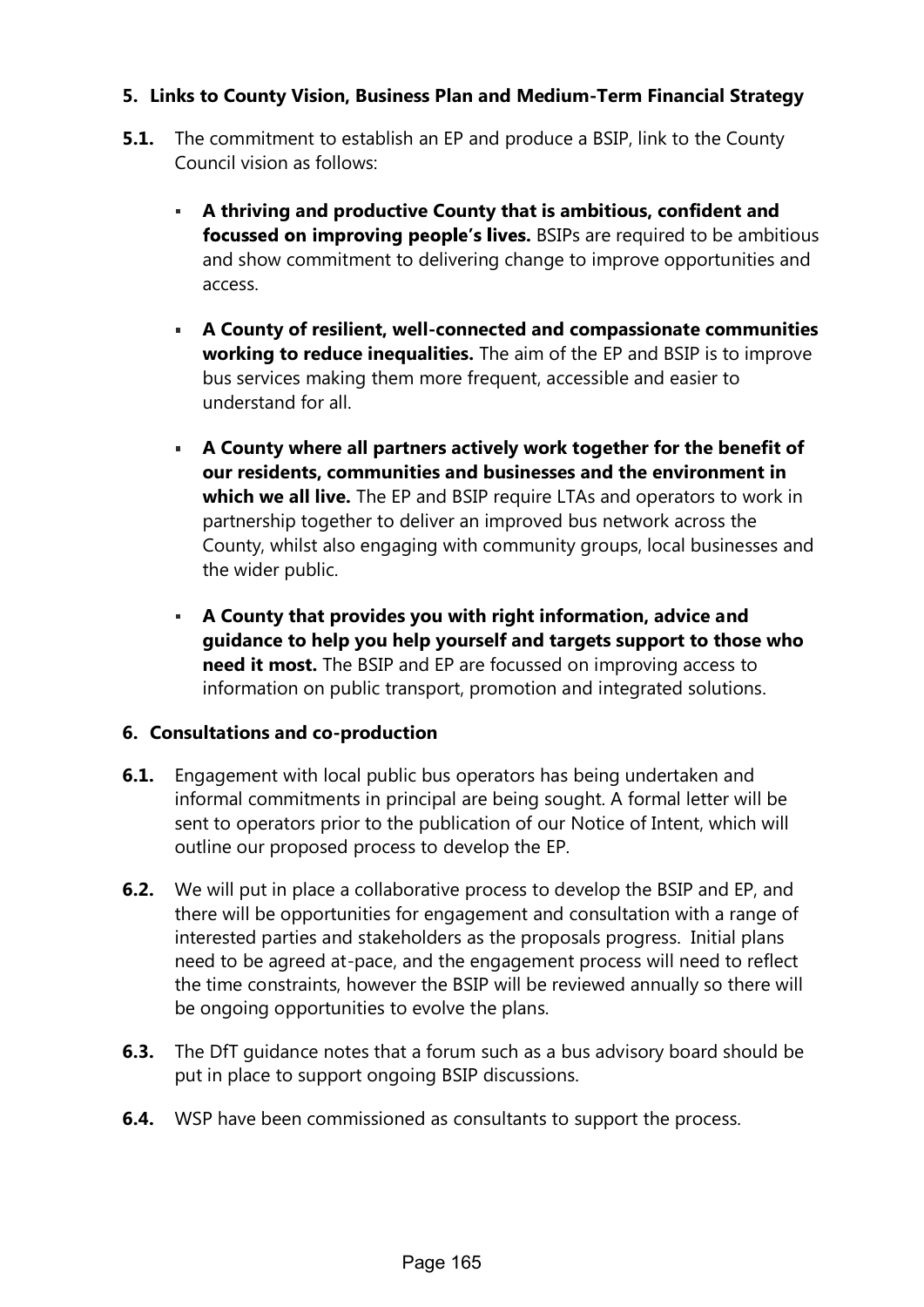#### 7. Financial and Risk Implications

- **7.1.** The Department for Transport (DfT) made available for LTAs, capacity funding to assist with the creation of EPs and producing BSIPs between now and the end of March 2022. SCC have been issued with £100k for this purpose. Further development funding will be provided to authorities based on need later in the year.
- **7.2.** The financial risk is related to not pursuing/agreeing an EP. In the event of this happening all current funding for passenger transport will be withdrawn and we would not be able to bid for a share of the £3 billion transformation fund for public bus services.

| $\cdots$<br>Likelihood | Impact |   | ∽<br>Score<br><b>Risk</b> |   |
|------------------------|--------|---|---------------------------|---|
|                        |        | - |                           | ۰ |

**7.3.** The BSIP, which will follow at a later date, will have financial implications but these will be considered as the plans evolve and are approved. Levels of funding are not guaranteed and whilst the BSIP needs to be aspirational, it will also need to be very explicit that any improvement actions can only happen if government funding is subsequently forthcoming.

#### 8. Legal and HR Implications

**8.1.** The Council has a duty to invite all operators of qualifying bus services to take part in the development of the plan and scheme.

Legal Services have been consulted to create an SCC version of the statutory Notice of Intent utilising the template provided in the BSIP guidance.

EP Plans and Schemes will be legally binding for both LTAs and operators. We are awaiting further guidance from the DfT on establishing EPs and will consult with Legal Services again once this is published.

8.2. There are no HR Implications associated with publishing the statutory Notice of Intent

#### 9. Other Implications

#### 9.1. Equalities Implications

There are no Equalities Implications associated with publishing the statutory Notice of Intent. Once work is underway on the BSIP and EP, consideration of Equalities Implications will be undertaken at the necessary stages.

#### 9.2. Community Safety Implications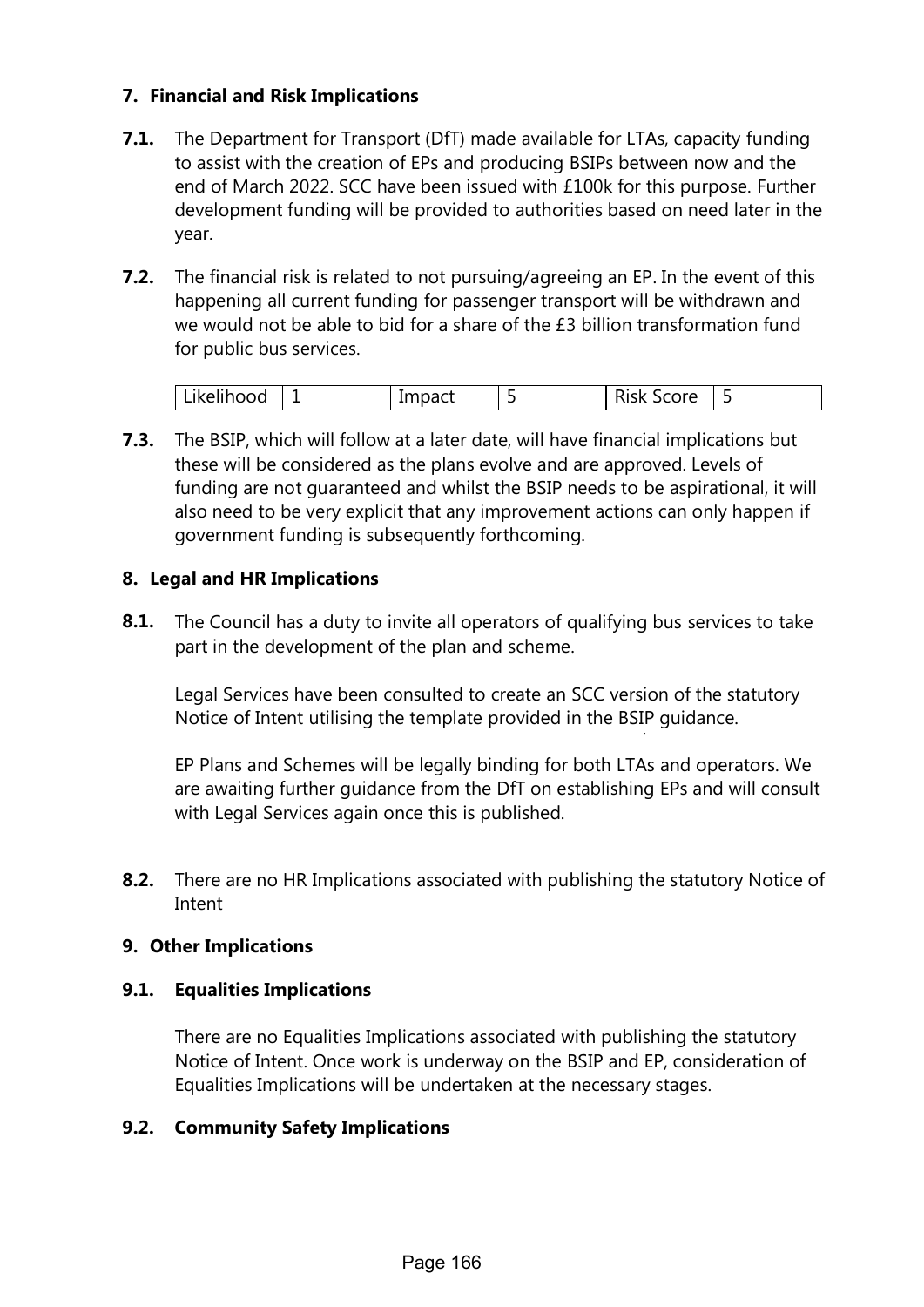There are no Community and Safety implications associated with publishing the statutory Notice of Intent. Future initiatives as part of the BSIP and EP should improve opportunities for travel and reduce social isolation.

#### 9.3. Sustainability Implications

There are no Sustainability implications associated with publishing the statutory Notice of Intent. Future initiatives as part of the BSIP and EP should improve opportunities for travel, will promote the use of the public bus and aim to create a modal shift away from the use of the private car.

#### 9.4. Health and Safety Implications

There are no Health and Safety implications associated with publishing the Statutory Notice of Intent.

#### 9.5. Health and Wellbeing Implications

There are no Health and Wellbeing implications associated with publishing the Statutory Notice of Intent. However future work on the BSIP and EP will aim to improve the public bus network and increase opportunities for people to travel to access facilities. This should have a positive impact on health and wellbeing by reducing social isolation.

#### 9.6. Social Value

There are no Social Value implications associated with publishing the Statutory Notice of Intent. However, the wider aim of the strategy is to increase bus patronage and create a modal shift to reduce the reliance on the private car.

## 10.Scrutiny comments / recommendations:

**10.1.** The proposed decision has not been considered by a Scrutiny Committee.

## 11. Background

- **11.1.** The government announced the new National Bus Strategy 'Bus Back Better'. The overarching aim of the strategy is to increase bus patronage. Initially to increase patronage during the Covid recovery period and then longer term to increase patronage level beyond pre-covid levels.
- **11.2.** Under this new strategy LTAs are required to commit to an EP by the end of June 2021, publish a BSIP by the end of October 2021 and enter into an EP by the end of March 2022.
- **11.3.** Current funding for passenger transport and any future allocation of funding for public transport will be linked to the EP and those LTAs and operators who do not commit to this will not receive future funding.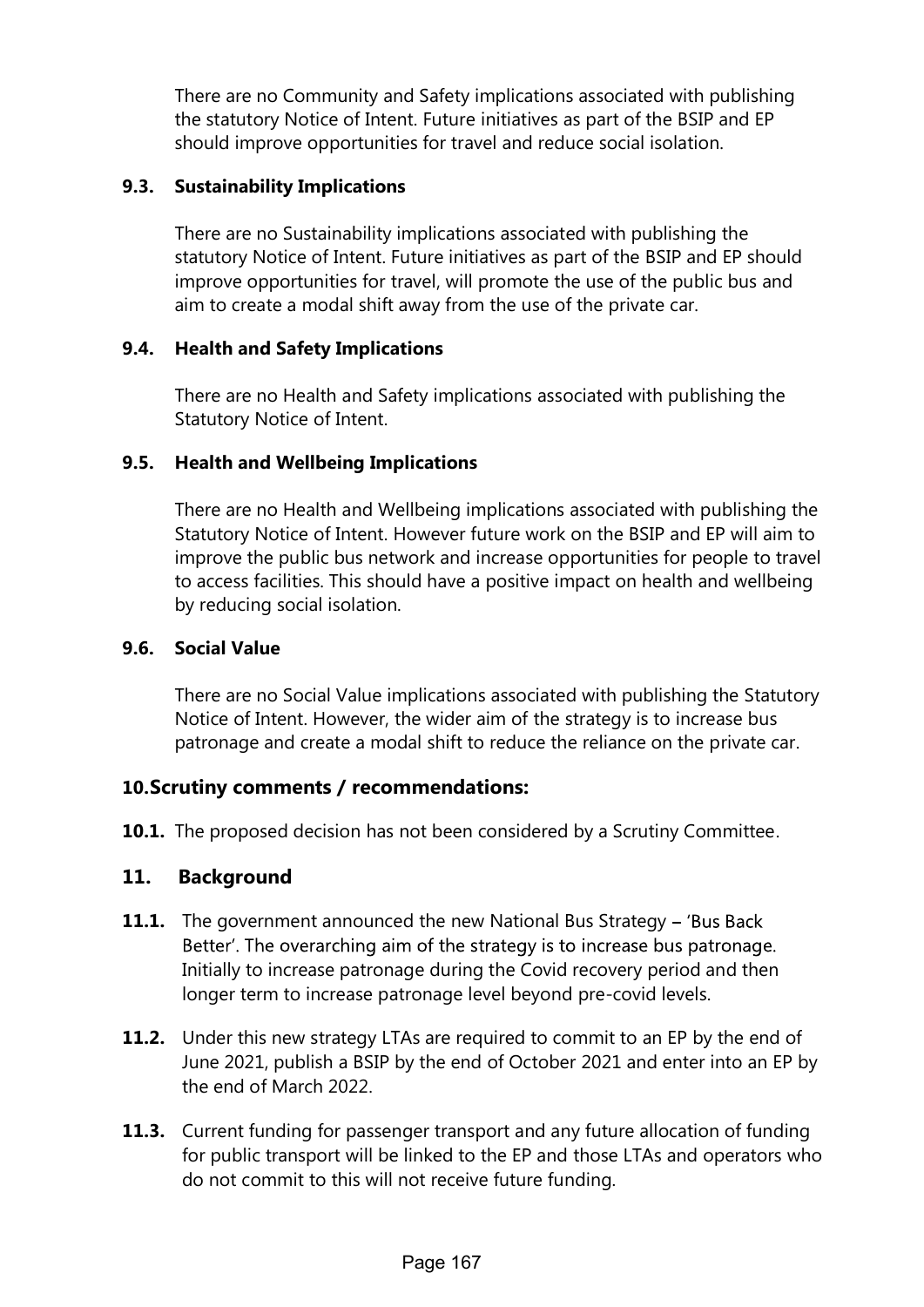- **11.4.** The National Bus Strategy sets a high level of ambition for improving bus services, which includes:
	- More frequent buses
	- Faster and more reliable buses
	- Easier to understand
	- Easier to use
	- Better co-ordinated/more comprehensive
	- Cheaper
	- Better integrated
	- Accessible
	- A Safe mode of transport
- **11.5.** Guidance on creating a BSIP has very recently been published and further guidance is due during the summer in relation to EPs and future funding allocation.
- **11.6.** As this is a complex area of activity which will involve statutory and legal processes, an initial technical note has been prepared and attached as Appendix A which gives an overview of the process and explains the differences between Enhanced Partnerships and Franchising.

## 12.Background Papers

12.1. National Bus Strategy: Bus Back Better Bus Back Better (publishing.service.gov.uk)

> National Bus Strategy: Bus Service Improvement Plans - Guidance to local authorities and bus operators Bus service improvement plans: guidance to local authorities and bus operators (publishing.service.gov.uk)

|                                  |                                | Signed-off |
|----------------------------------|--------------------------------|------------|
| Legal Implications               | Honor Clarke                   | 01/06/21   |
| Governance                       | Scott Wooldridge               | 07/06/21   |
| Corporate Finance                | Jason Vaughan                  | 07/06/21   |
| Human Resources                  | Chris Squire                   | 28/05/21   |
| Property                         | Paula Hewitt / Oliver Woodhams | 27/05/21   |
| Procurement / ICT                | Simon Clifford                 | 27/05/21   |
| Senior Manager                   | Paula Hewitt                   | 27/05/21   |
| <b>Commissioning Development</b> | Sunita Mills / Ryszard Rusinek | 27/05/21   |
| Renewal Board                    | Programme Management Office -  | N/A        |
|                                  | programmemanagemento@somerset  |            |
|                                  | <u>.gov.uk</u>                 |            |